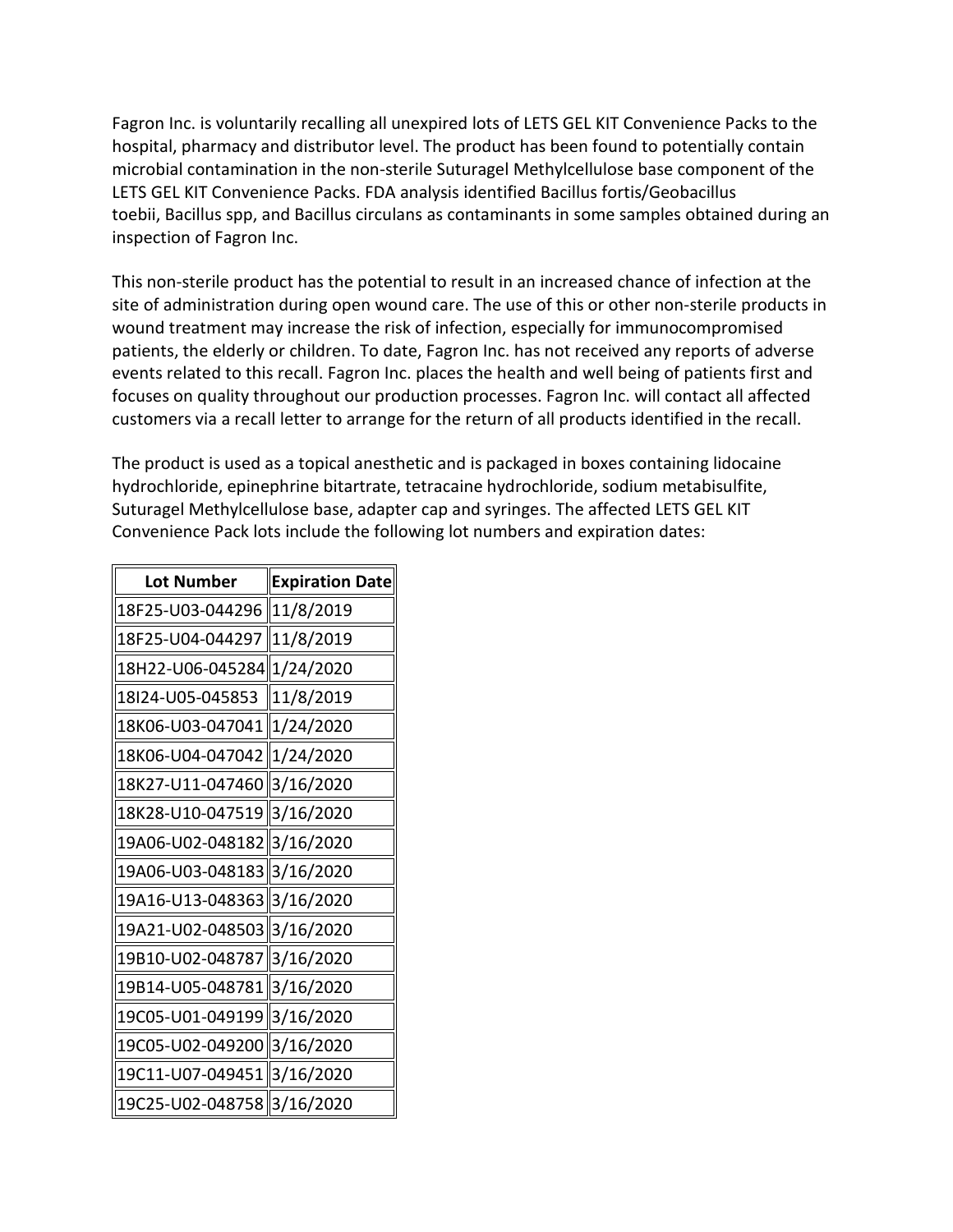| <b>Lot Number</b>            | <b>Expiration Date</b> |
|------------------------------|------------------------|
| 19D07-U01-049884 3/16/2020   |                        |
| 19D07-U02-049885 3/16/2020   |                        |
| 19E09-U01-050298 3/16/2020   |                        |
| 19E23-U01-050763 9/11/2020   |                        |
| 19F16-U12-000052 9/11/2020   |                        |
| 19F16-U13-000053 10/24/2020  |                        |
| 19G07-U01-000357  10/24/2020 |                        |
| 19G07-U02-000358  10/24/2020 |                        |
| 19G21-U01-000930 10/24/2020  |                        |
| 19G21-U02-000931  12/17/2020 |                        |
| 19H01-U01-001172  12/17/2020 |                        |
| 19H01-U02-001174  12/17/2020 |                        |
| 19l03-U01-002019             | 2/4/2021               |
| 19l03-U02-002020             | 2/4/2021               |
| 19l03-U03-002021             | 12/17/2020             |

 distributed nationwide to hospitals, pharmacies and distributors. The product can be identified by the product packaging and labeling. The product was

Fagron Inc. is notifying its distributors and customers by phone, e-mail, and/or letter and is arranging for return of all recalled products. Hospitals, pharmacies and distributors that have LETS GEL KIT Convenience Packs which are being recalled should quarantine this material. Please immediately discontinue use or distribution of the affected lots.

Consumers with questions regarding this recall can contact Stericycle via the following information.

 Phone: 877-448-5308 (8am – 5pm EST) FAX: 877-884-9410 Email: [Fagron7222@stericycle.com](mailto:Fagron7222@stericycle.com) 

Consumers should contact their physician or healthcare provider if they have experienced any problems that may be related to using the product.

 Adverse reactions or quality problems experienced with the use of this product may be reported to the FDA's MedWatch Adverse Event Reporting program either online, by regular mail or by fax.

• Complete and submit the report **Online**